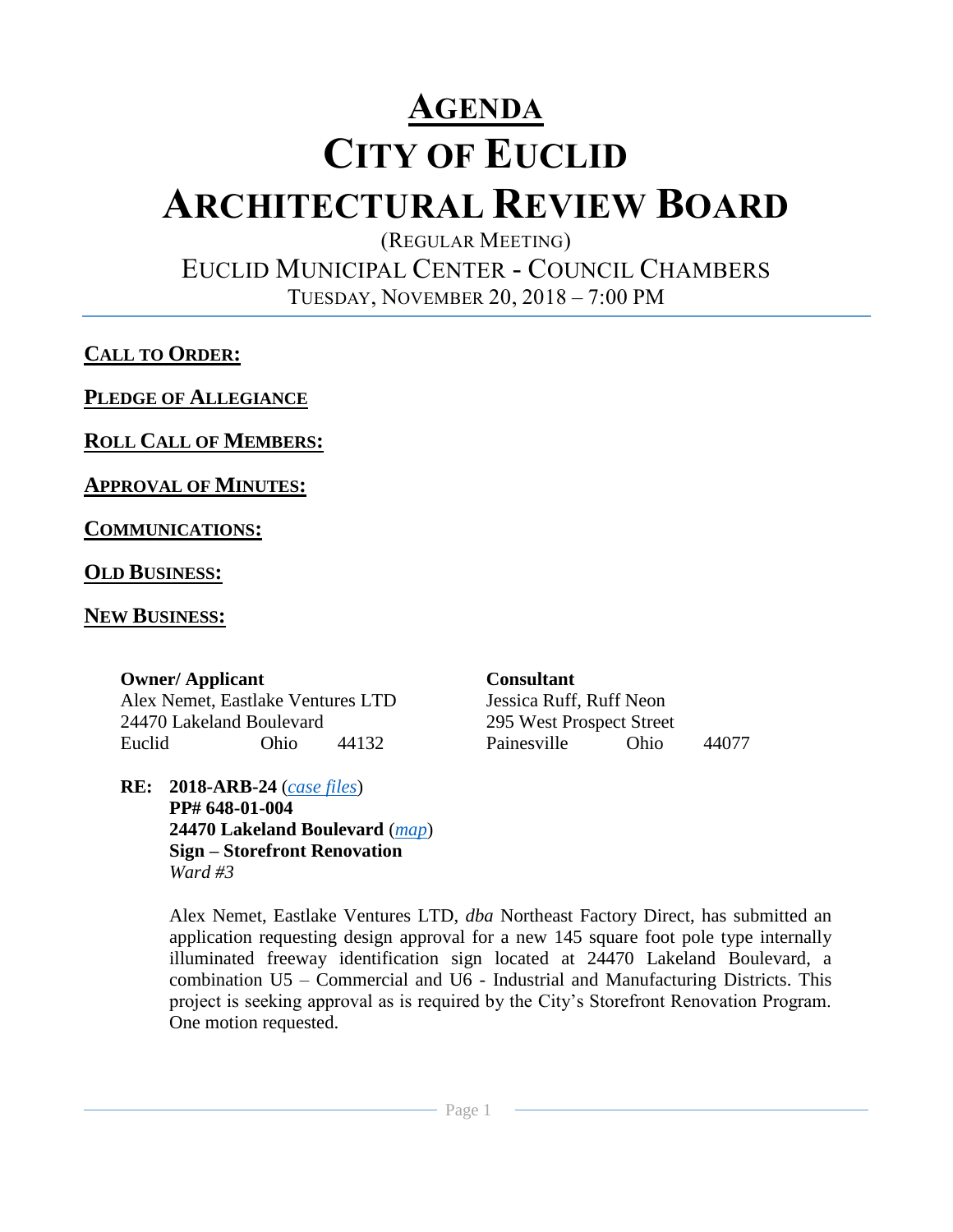1. A motion to approve the design of a new 145 square foot pole type internally illuminated freeway identification sign located on PP# 648-01-004

| Owner                           |      |       |
|---------------------------------|------|-------|
| Terry Maynard, Agent            |      |       |
| 3M Ventures LLC                 |      |       |
| 27801 Euclid Avenue, Suite #610 |      |       |
| Euclid                          | Ohio | 44132 |

**RE: 2018-ARB-25** (*[case files](http://www.cityofeuclid.com/uploads/Scanned_PZ_Files/27801_Euclid_Avenue_-_SPU.pdf)*) **PP# 648-30-001 27801 Euclid Avenue** (*[map](https://goo.gl/maps/cuPAezZ3d9S2)*) **Telecommunications**  *Ward #3*

Applicant Dave Chrzan, Signal Mountain Agent for T-Mobile 179 Cruikshank Road Sarver Pennsylvania 16055

Dave Chrzan, agent, Signal Mountain, Inc., on behalf of 3M Ventures LLC, owner, has submitted an application requesting the required approval to mount a set of three, twopanel telecommunication antenna arrays on rooftop ballast frames located at 27801 Euclid Avenue, a U8-Office Building District. Said project received approval from the Planning and Zoning Commission at their last meeting. One motion requested.

1. A motion to grant the required approval to mount a set of three, two-panel telecommunication antenna arrays on rooftop ballast frames located on PP# 648- 30-001

Euclid Indian Hills, LLC Dominic Audino, Manager 2 Summit Park Drive, Suite 645 179 Cruikshank Road

**RE: 2018-ARB-26** (*[case files](http://www.cityofeuclid.com/uploads/Scanned_PZ_Files/1540_East_193_-_SPU.pdf)*) **PP# 646-21-002 1540 East 193rd Street** (*[map](https://goo.gl/maps/Ry9bnCZoXT12)*) **Telecommunications** *Ward #1*

**Owner Applicant** Dave Chrzan, Signal Mountain Agent for T-Mobile Independence Ohio 44131 Sarver Pennsylvania 16055

Dave Chrzan, agent, Signal Mountain, Inc., on behalf of Euclid Indian Hills, LLC, owner, has submitted an application requesting the required approval to mount a set of three, twopanel telecommunication antenna arrays on rooftop ballast frames located at 1540 East 193rd Street, a U3-Apartment House District. Said project received approval from the Planning and Zoning Commission at their last meeting. One motion requested.